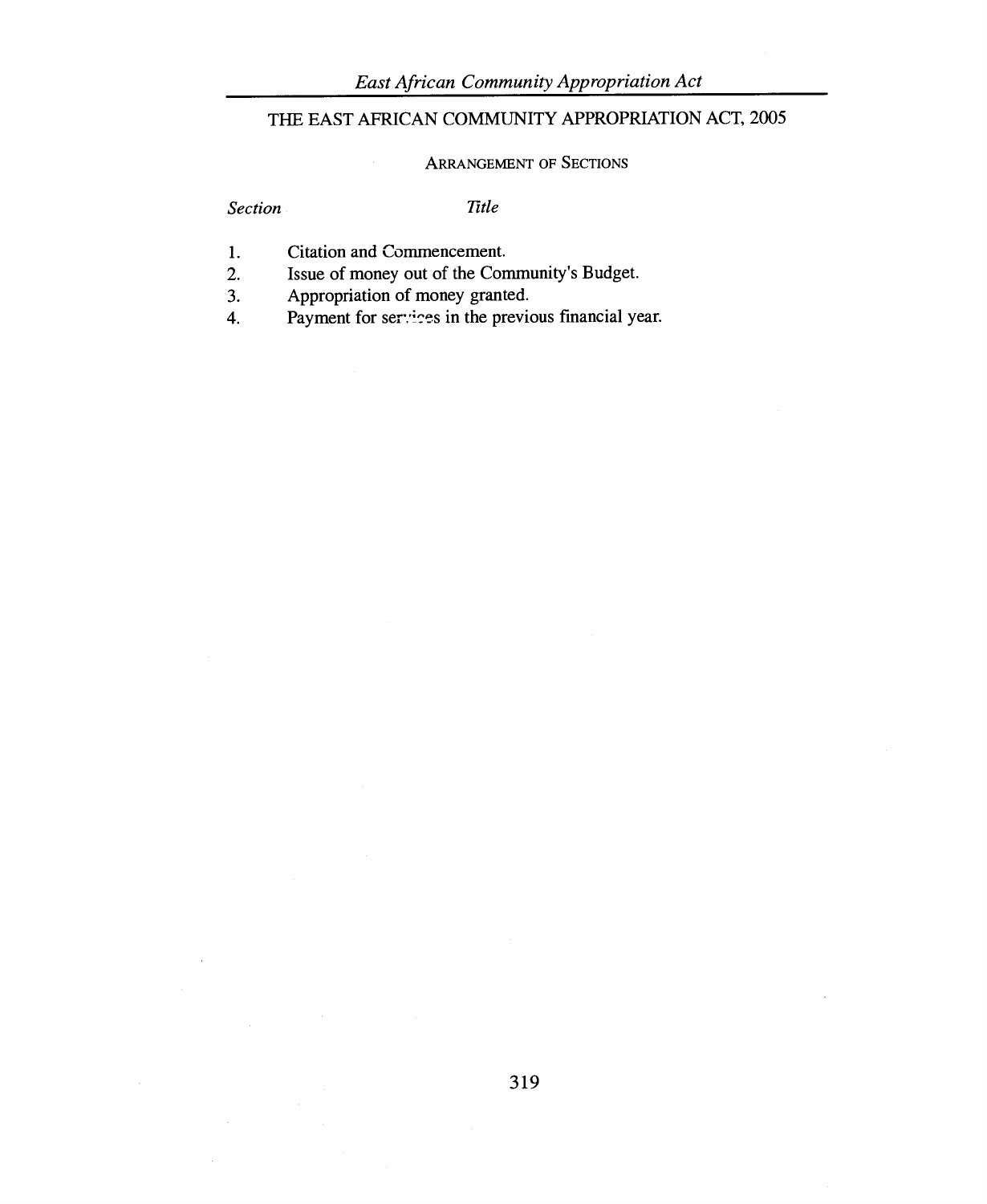$\label{eq:2.1} \frac{1}{\sqrt{2}}\int_{\mathbb{R}^3}\frac{1}{\sqrt{2}}\left(\frac{1}{\sqrt{2}}\right)^2\frac{1}{\sqrt{2}}\left(\frac{1}{\sqrt{2}}\right)^2\frac{1}{\sqrt{2}}\left(\frac{1}{\sqrt{2}}\right)^2\frac{1}{\sqrt{2}}\left(\frac{1}{\sqrt{2}}\right)^2\frac{1}{\sqrt{2}}\left(\frac{1}{\sqrt{2}}\right)^2.$ 

 $\label{eq:2.1} \frac{1}{2} \sum_{i=1}^n \frac{1}{2} \sum_{j=1}^n \frac{1}{2} \sum_{j=1}^n \frac{1}{2} \sum_{j=1}^n \frac{1}{2} \sum_{j=1}^n \frac{1}{2} \sum_{j=1}^n \frac{1}{2} \sum_{j=1}^n \frac{1}{2} \sum_{j=1}^n \frac{1}{2} \sum_{j=1}^n \frac{1}{2} \sum_{j=1}^n \frac{1}{2} \sum_{j=1}^n \frac{1}{2} \sum_{j=1}^n \frac{1}{2} \sum_{j=1}^n \frac{$ 

 $\label{eq:2.1} \frac{1}{\sqrt{2}}\left(\frac{1}{\sqrt{2}}\right)^{2} \left(\frac{1}{\sqrt{2}}\right)^{2} \left(\frac{1}{\sqrt{2}}\right)^{2} \left(\frac{1}{\sqrt{2}}\right)^{2} \left(\frac{1}{\sqrt{2}}\right)^{2} \left(\frac{1}{\sqrt{2}}\right)^{2} \left(\frac{1}{\sqrt{2}}\right)^{2} \left(\frac{1}{\sqrt{2}}\right)^{2} \left(\frac{1}{\sqrt{2}}\right)^{2} \left(\frac{1}{\sqrt{2}}\right)^{2} \left(\frac{1}{\sqrt{2}}\right)^{2} \left(\$ 

 $\label{eq:2.1} \frac{1}{\sqrt{2}}\int_{\mathbb{R}^3}\frac{1}{\sqrt{2}}\left(\frac{1}{\sqrt{2}}\right)^2\frac{1}{\sqrt{2}}\left(\frac{1}{\sqrt{2}}\right)^2\frac{1}{\sqrt{2}}\left(\frac{1}{\sqrt{2}}\right)^2\frac{1}{\sqrt{2}}\left(\frac{1}{\sqrt{2}}\right)^2.$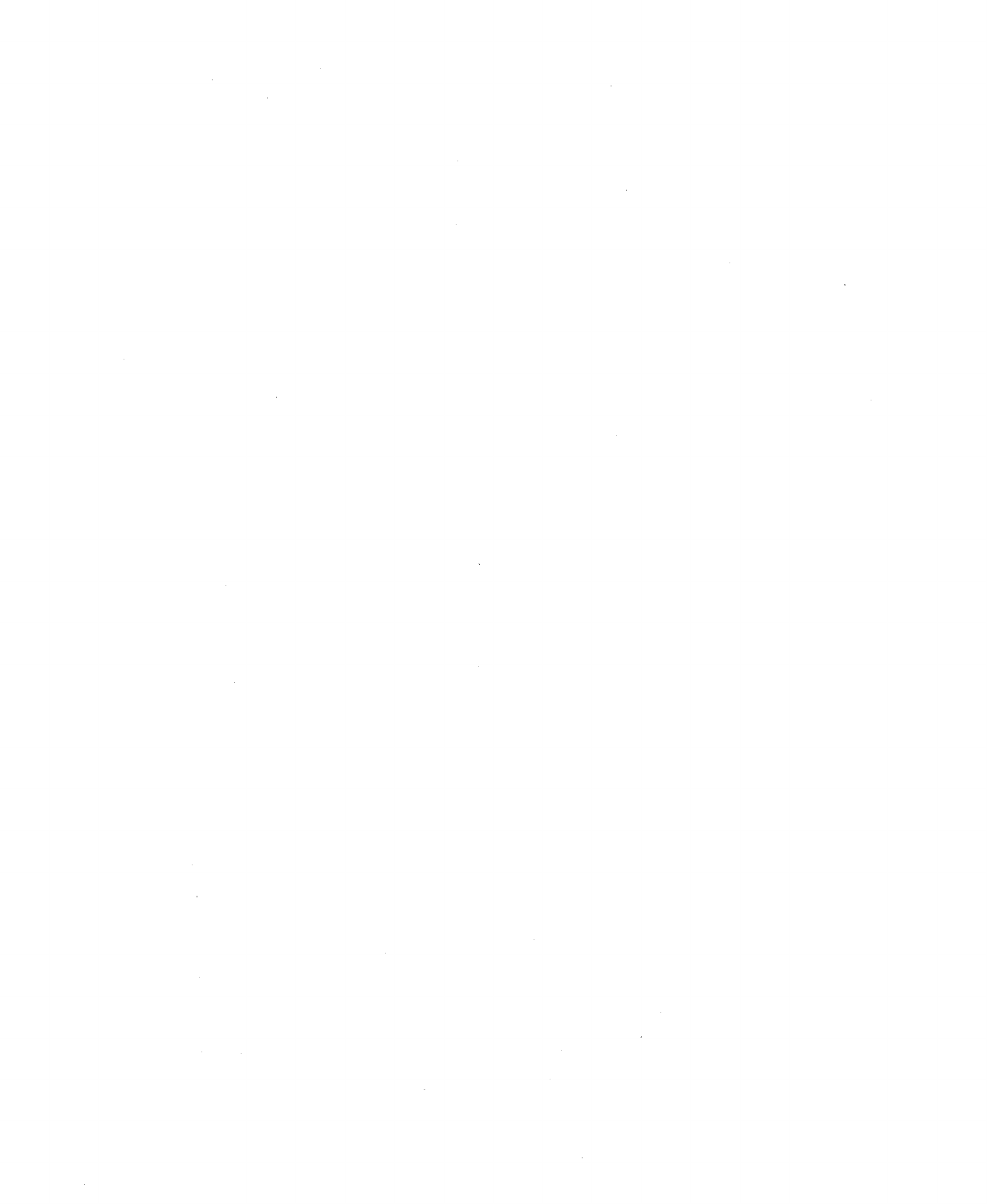

## THE EAST AFRICAN COMMUNITY

*Date of assent 6th* **December, 2004**  *Date of commencement* **1st July, 2004** 

**An Act to apply a sum of United States Dollars Bye million two hundred forty nine thousand three hundred and one out of the Budget of the East African Community to meet the expenditure of the Community for the year ending on the 30th June, 2005 and to appropriate the supplies granted.** 

**ENACTED** by the East African Community and assented to by the President of the United Republic of Tanzania, the President of the Republic of Kenya and the President of the Republic of Uganda.

1. This Act may be cited as the East African Community Appropriation Act 2005 and shall be deemed to have come into force on the 1st day of July 2004.

2. The Secretary General may issue out of the Budget of the East African Community and apply towards the supply granted to the Community for the services of the year ending on the 30th June, 2005, the sum of United States Dollars eleven million eight hundred ninety two thousand eight hundred and ninety nine.

3. The sums granted by this Act shall be appropriated for the services and purposes specified in the Schedule to this Act.

4. Any part of the sums granted by section 2 of this Act which has been, or is issued from the Budget of the East African Community on or before the 30th day of June, 2005 shall be available until a date to be determined by the Council of Minister, not being later than the 31st day of December, 2005 for making payments which become due during the year ending on the 30th day of June, 2005.

Citation and Commencement.

Issue of money out of the Community's Budget.

Appropriation of money granted.

Payment for services in the previous financial year.